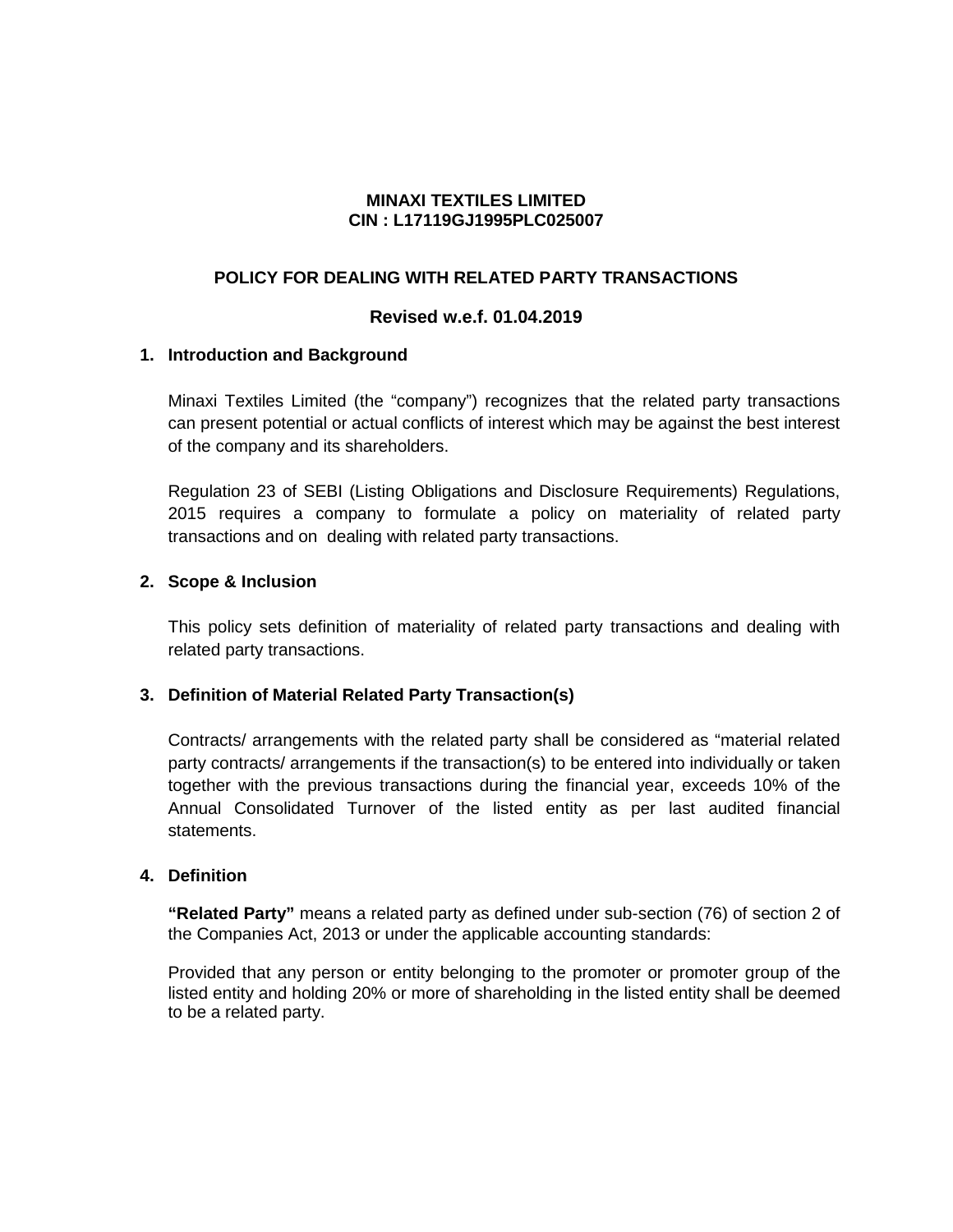**"Relative"** means relative as defined under Section 2(77) of the Companies Act, 2013. Relative means,

(A) With reference to any person, anyone who is related to another, if :

- 1. they are members of a Hindu Undivided Family;
- 2. they are husband and wife; or

(B) A person shall be deemed to be the relative of another, if he or she is related to another in the following manner, namely:-

- 1. Father including step-father
- 2. Mother including step-mother
- 3. Son including step-son
- 4. Son's wife
- 5. Daughter
- 6. Daughter's husband
- 7. Brother including step-brother
- 8. Sister including step-sister

**"Related Party Transaction"** means a transfer of resources, services or obligations between a company and a related party, regardless of whether a price is charged and also includes the transactions/ contracts/ arrangement between the Company and its related parties which fall under one or more of the following headings :

- Sale, purchase or supply of any goods or materials;
- Selling or otherwise disposing of, or buying, property of any kind;
- Leasing of property of any kind;
- Transfer of research and development;
- License agreements;
- Finance (including loans and equity contributions in cash or kind;
- Guarantees and collaterals;
- Management contracts including for deputation of employees.

### **5. Policy**

All related party contracts/ arrangements shall be entered on arm's length basis.

In the exceptional circumstances, where permitted by law, related party contracts/ arrangements may deviate from the principle of arm's length, after approval from Audit Committee.

All related party transactions shall require prior approval of the Audit Committee.

All related party contracts/ arrangements shall comply with the Companies Act, 2013.

All related party contracts/ arrangements shall comply with the SEBI (Listing Obligations and Disclosure Requirements) Regulations, 2015.